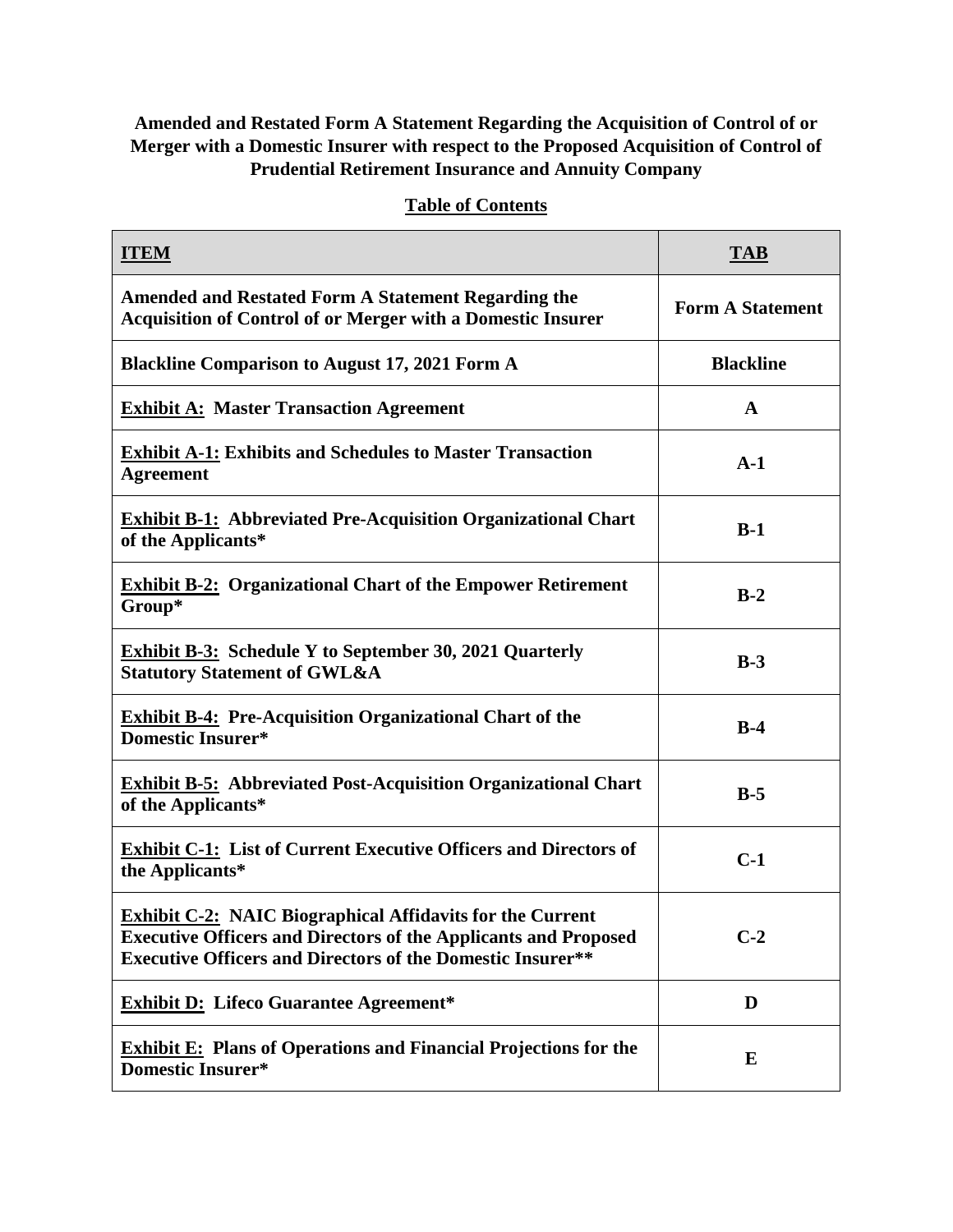| <b>ITEM</b>                                                                             | <b>TAB</b>  |
|-----------------------------------------------------------------------------------------|-------------|
| <b>Exhibit E-1:</b> Supplement to Plan of Operations for the Domestic<br><b>Insurer</b> | $E-1$       |
| <b>Exhibit F-1: Financial Statements of GWL&amp;A***</b>                                | $F-1$       |
| <b>Exhibit F-2: Financial Statements of GWL&amp;A Financial***</b>                      | $F-2$       |
| <b>Exhibit F-3: Financial Statements of Lifeco U.S.***</b>                              | $F-3$       |
| <b>Exhibit F-4: Financial Statements of Great-West Financial (Nova</b><br>Scotia) Co.*  | $F-4$       |
| <b>Exhibit F-5: Financial Statements of Lifeco***</b>                                   | $F-5$       |
| <b>Exhibit F-6: Financial Statements of Power Financial****</b>                         | $F-6$       |
| <b>Exhibit F-7: Financial Statements of Power Corporation****</b>                       | $F-7$       |
| <b>Exhibit F-8: Financial Statements of Pansolo*</b>                                    | $F-8$       |
| <b>Exhibit F-9: Financial Statements of the Trust*</b>                                  | $F-9$       |
| <b>Exhibit G:</b> List of Other Regulatory Filings*                                     | G           |
| <b>Exhibit H-1: Financial Statements of the Domestic Insurer***</b>                     | $H-1$       |
| <b>Exhibit H-2: Financial Statements of Prudential*</b>                                 | $H-2$       |
| <b>Exhibit I: Prospectus Supplement*</b>                                                | $\mathbf I$ |
| <b>Exhibit J: Hart-Scott Rodino Filing</b>                                              | ${\bf J}$   |

\* Exhibit previously submitted to the Department as part of the Form A Statement Regarding the Acquisition of Control of or Merger with a Domestic Insurer dated August 17, 2021.

\*\* Biographical affidavits for the current Directors and Executive Officers of the Applicants were previously submitted to the Department as part of the Form A Statement Regarding the Acquisition of Control of or Merger with a Domestic Insurer dated August 17, 2021, with the exception of Jerome Selitto and Michel Plessis-Bélair. Enclosed with this Amended and Restated Form A are biographical affidavits for those individuals as well as the following proposed Directors and Executive Officers of the Domestic Insurer: Harry Dalessio, Jonathan